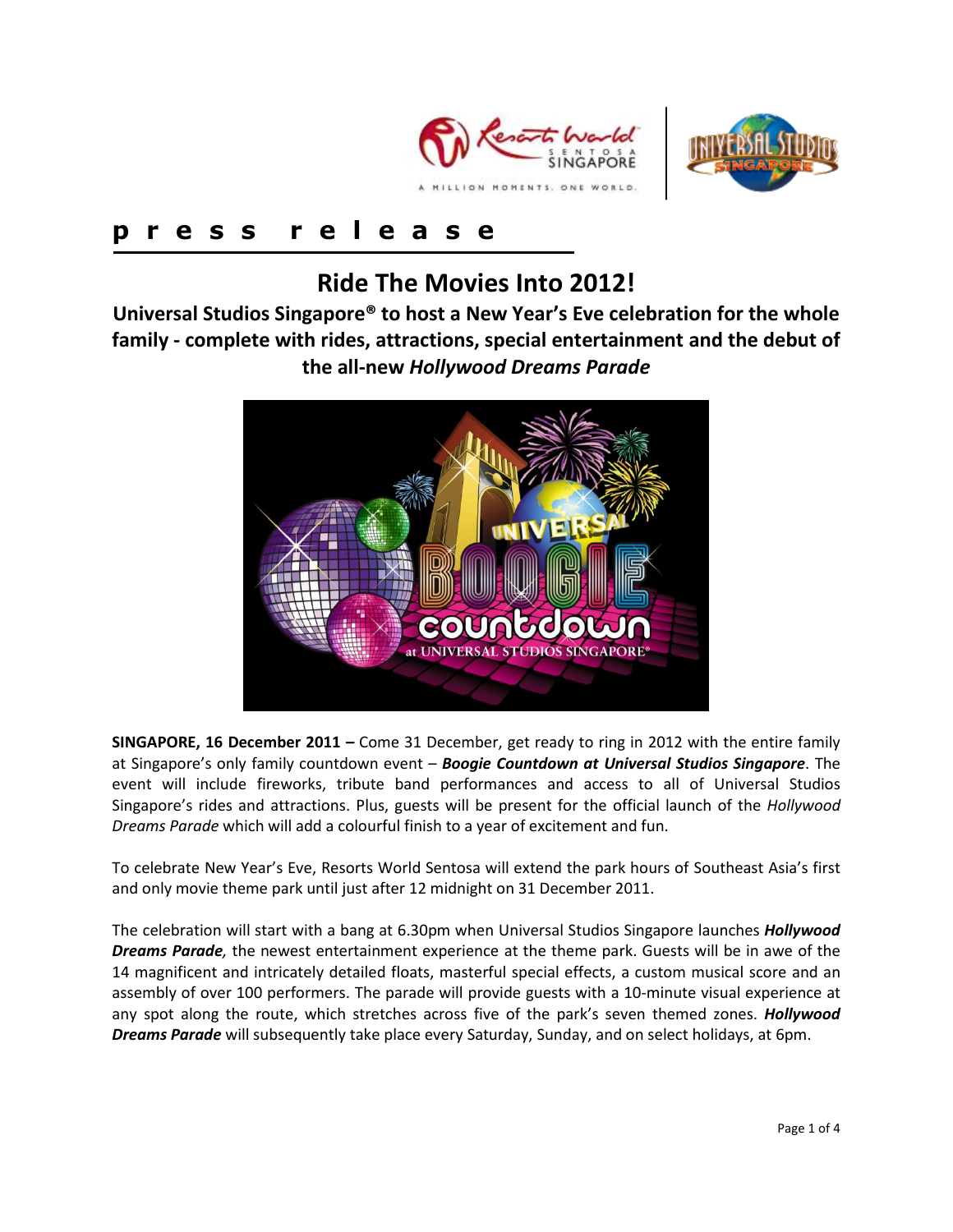As the year draws to a close, 40 resident stars from Universal Studios Singapore, including Woody Woodpecker, Po, Shrek, Princess Fiona, Marilyn Monroe and Charlie Chaplin, will usher in the New Year with park guests.

What's a countdown party without fireworks? Universal Studios Singapore will also be presenting *Lake Hollywood Spectacular*, with special pyrotechnics as the clock strikes the arrival of 2012.

To top off the celebration, three tribute bands will perform throughout the evening. They include the Bee Gees: A Tribute to the Bee Gees, The Fabfour: A Tribute to the Beatles, and MamaMia: A Tribute to Abba.

Ms Andrea Teo, Vice President of Entertainment at Resorts World Sentosa, said: "*Boogie Countdown at Universal Studios Singapore* will stand out as the countdown event-of-choice for the entire family. There is something for everyone - from the young to the young-at-heart. We have an exciting night of entertainment lined up for our guests in addition to our world-class rides and attractions, such as TRANSFORMERS The Ride, which premiered earlier this month. We look forward to ringing in the New Year here at Universal Studios Singapore."

Tickets for the event will allow guests to enter the theme park after 6pm and are priced at S\$68 (Adult), \$48 (Child) and \$28 (Senior Citizen), and each ticket includes a party pack. Guests who buy a one-day pass on 31 December may extend their stay in the park until closing time at no extra charge.

Event tickets are now available at ticketing booths of Universal Studios Singapore. Special group discounts, and discounts for Universal Studios Singapore annual pass holders, are also available. For more information, please log on to [www.rwsentosa.com.](http://www.rwsentosa.com/)

#### *Transportation Arrangements*

To facilitate guests leaving the resort after the event, RWS 8 will operate an outbound transfer from 11:30pm to 02:00am on 31 December 2011, after normal service hours. Guests staying out late may also choose to utilise the Night Rider services, NR1 and NR6, available until 4.25am on 1 January 2012.

– Ends –

## **About Resorts World Sentosa**

Resorts World Sentosa (RWS), Singapore's first integrated resort is located on the resort island of Sentosa. Spanning 49 hectares, the resort has welcomed over 15 million visitors since it opened in January 2010. RWS is home to the region's first-and-only Universal Studios theme park, a casino, luxurious accommodation in four unique hotels, the Resorts World Convention Center, celebrity chef restaurants as well as specialty retail outlets. The resort also offers entertainment ranging from its resident theatrical circus spectacular Voyage de la Vie, to public attractions such as the Crane Dance and the Lake of Dreams. RWS most recently unveiled the first attraction under the second phase of the Resort – its Maritime Experiential Museum and Aquarium. Still to come are the world's largest oceanarium called Marine Life Park, a destination spa and two additional hotels. Resorts World Sentosa is wholly owned by Genting Singapore, a company of the Genting Group.

For more information, please visi[t www.rwsentosa.com.](http://www.rwsentosa.com/)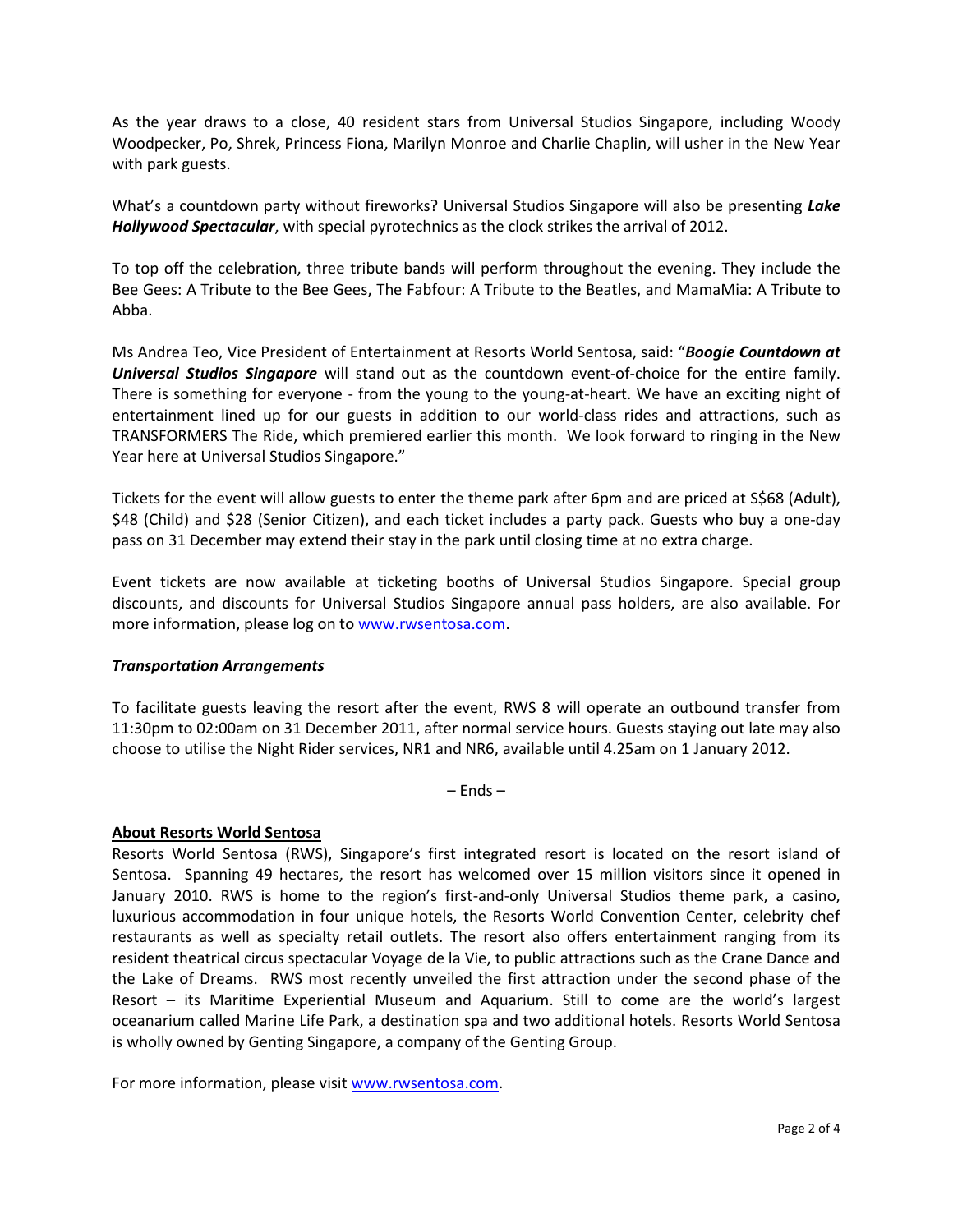#### **MEDIA CONTACTS:**

#### **Resorts World Sentosa**

Clement Ng / Fabian Foo Tel: +65 6577 9761 / + 65 6577 9767 [clement.xjng@rwsentosa.com](mailto:clement.xjng@rwsentosa.com) / [fabian.foo@rwsentosa.com](mailto:fabian.foo@rwsentosa.com)

**Weber Shandwick Singapore (for Resorts World Sentosa)**  Khushil Vaswani / FangTing Zheng Tel: +65 6825 8023 / +65 6825 8031 [kvaswani@webershandwick.com](mailto:kvaswani@webershandwick.com) [/ fzheng@webershandwick.com](mailto:fzheng@webershandwick.com)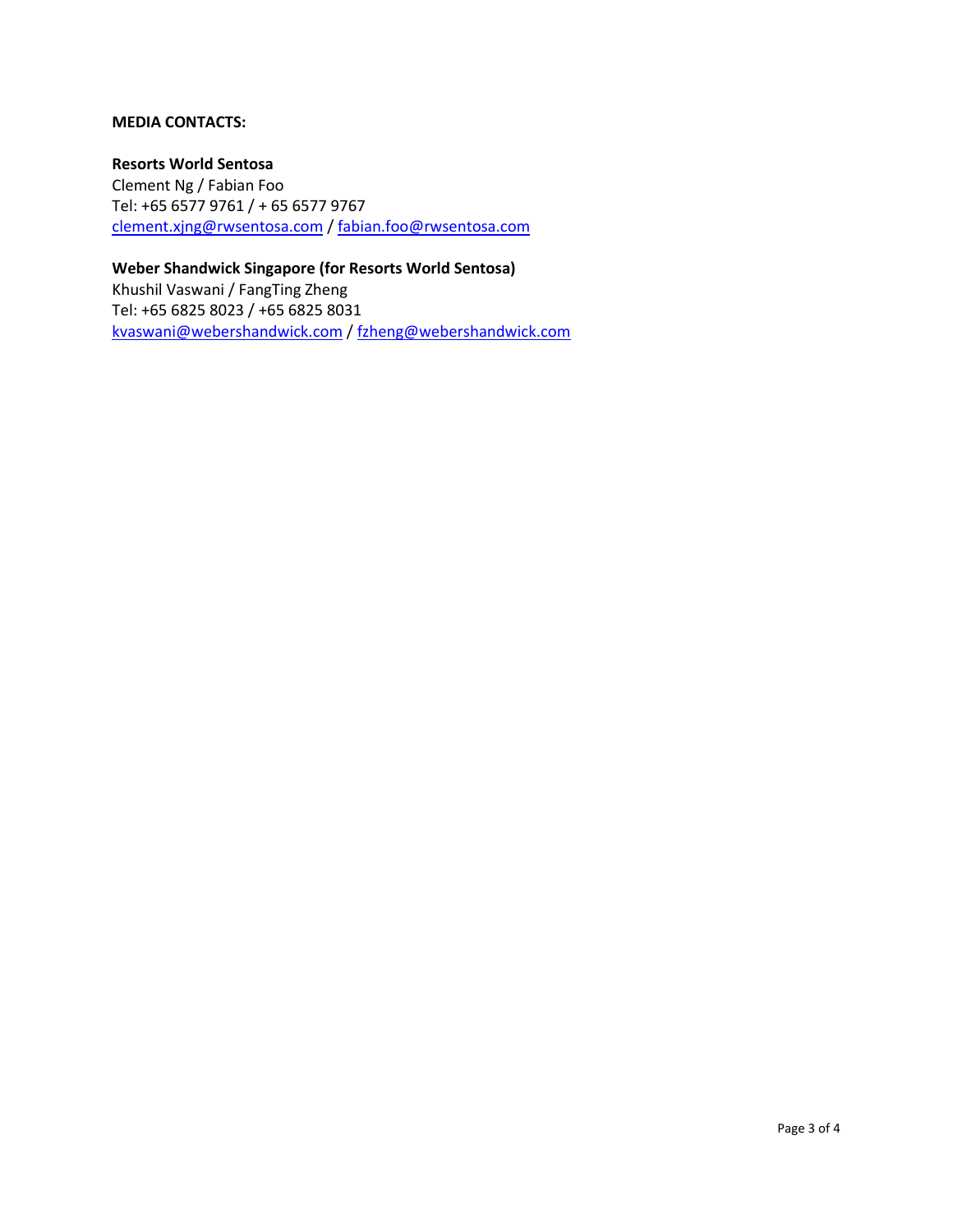### **Note to Editors:**

- 1. Please use the following photo captions for visuals.
- 2. High resolution photos can be downloaded from link: [ftp://wswresorts:wswresorts@omaedcftp001.interpublic.com](ftp://wswresorts:wswresorts@omaedcftp001.interpublic.com/)  *Username: wswresorts Password: wswresorts*
- 3. All photos are to be attributed to: UNIVERSAL STUDIOS, UNIVERSAL STUDIOS SINGAPORE, RIDE THE MOVIES, Universal Globe logo, and all Universal elements and related indicia ™ & © Universal Studios. All Rights Reserved.



**Usher in 2012 with the whole family at Universal Studios Singapore, Resorts World Sentosa.**